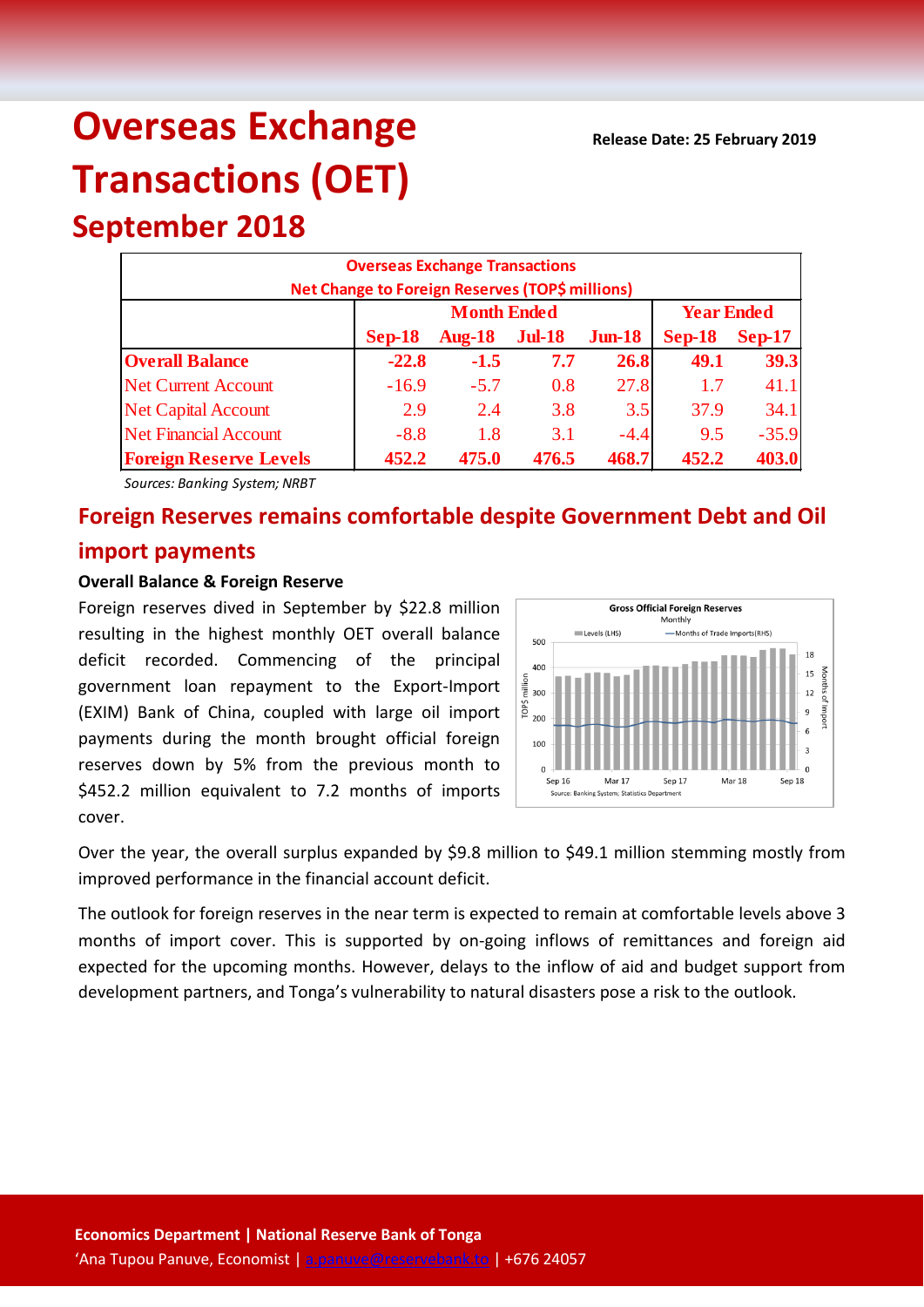#### **Current Account**

| <b>Current Account (TOP\$ millions)</b> |                    |           |               |           |                   |          |  |
|-----------------------------------------|--------------------|-----------|---------------|-----------|-------------------|----------|--|
|                                         | <b>Month Ended</b> |           |               |           | <b>Year Ended</b> |          |  |
|                                         | $Sep-18$           | Aug- $18$ | <b>Jul-18</b> | $J$ un-18 | $Sep-18$          | $Sep-17$ |  |
| Net Current Account                     | $-16.9$            | $-5.7$    | 0.8           | 27.8      | 1.7               | 41.1     |  |
| Merchandise Trade                       | $-40.9$            | $-36.7$   | $-36.7$       | $-35.3$   | $-398.2$          | $-354.7$ |  |
| <b>Services</b>                         | 0.4                | 2.2       | 5.9           | $-2.2$    | 20.1              | 39.8     |  |
| Income                                  | $-1.0$             | 1.9       | 1.9           | $-3.4$    | 1.4               | $-21.5$  |  |
| <b>Transfers</b>                        | 24.6               | 27.0      | 29.7          | 68.6      | 378.4             | 377.5    |  |

*Sources: Banking System; NRBT*

Current account deficit widened in September as current payment rise by 6.9% whilst current receipts declined by 12.2%. The improvement in marine export receipts was offset by the higher import payments for oil resulting in the higher merchandise trade deficit. Additionally, net primary income downgraded from a surplus to a deficit due to the interest payment of government loan to the EXIM Bank of China and other international agencies. Net transfer receipts also fell mostly from lower remittances receipts. Services payment declined by \$1.6 million over the month, however services receipts declined more by \$3.4 million particularly from travel receipts leading to the lower net services receipts.

Over the year, the surplus in the current account deteriorated by \$39.4 million to \$1.7 million. This was due yet again to the widening deficits in the merchandise trade as import payments continue to rise while export receipts declined. Net services receipts also declined by \$19.7 million as rising service payments outpaced the rise in service receipts. This outweighed the improvement of the income deficit over the year resulting from lower payments of dividend earnings offshore supported by the steady growth of primary income particularly compensation of employees. Meanwhile, net transfer receipts remain on a steady level over the year.

#### **Capital Account**

| Capital Account (TOP\$ millions) |          |                    |               |           |          |                   |  |
|----------------------------------|----------|--------------------|---------------|-----------|----------|-------------------|--|
|                                  |          | <b>Month Ended</b> |               |           |          | <b>Year Ended</b> |  |
|                                  | $Sep-18$ | Aug- $18$          | <b>Jul-18</b> | $J$ un-18 | $Sep-18$ | $Sep-17$          |  |
| Net Capital Account              | 2.9      | 2.4                | <b>3.8</b>    | 3.5       | 37.9     | 34.1              |  |
| Official                         | 2.2      | 11                 | 2.9           | 2.4       | 17.5     | 13.0              |  |
| Private                          | 0.6      |                    | 0.9           | $1.0\,$   | 20.4     | 21.1              |  |

*Sources: Banking System; NRBT*

Receipt of government project funds for capital expenditures and construction projects supported the positive performance of the capital account during the month. In year ended terms, the capital account continued to maintain its position of holding the highest surplus in overall OET balance steadily rising by \$3.9 million. This reflects various donor funded government investment projects and capital expenditures that are currently in the pipeline such as the Tonga Transport Sector Consolidation road maintenance projects, the renovation works at Fua'amotu Airport under the Pacific Aviation Investment Program and individuals and private companies' renovation works after TC Gita.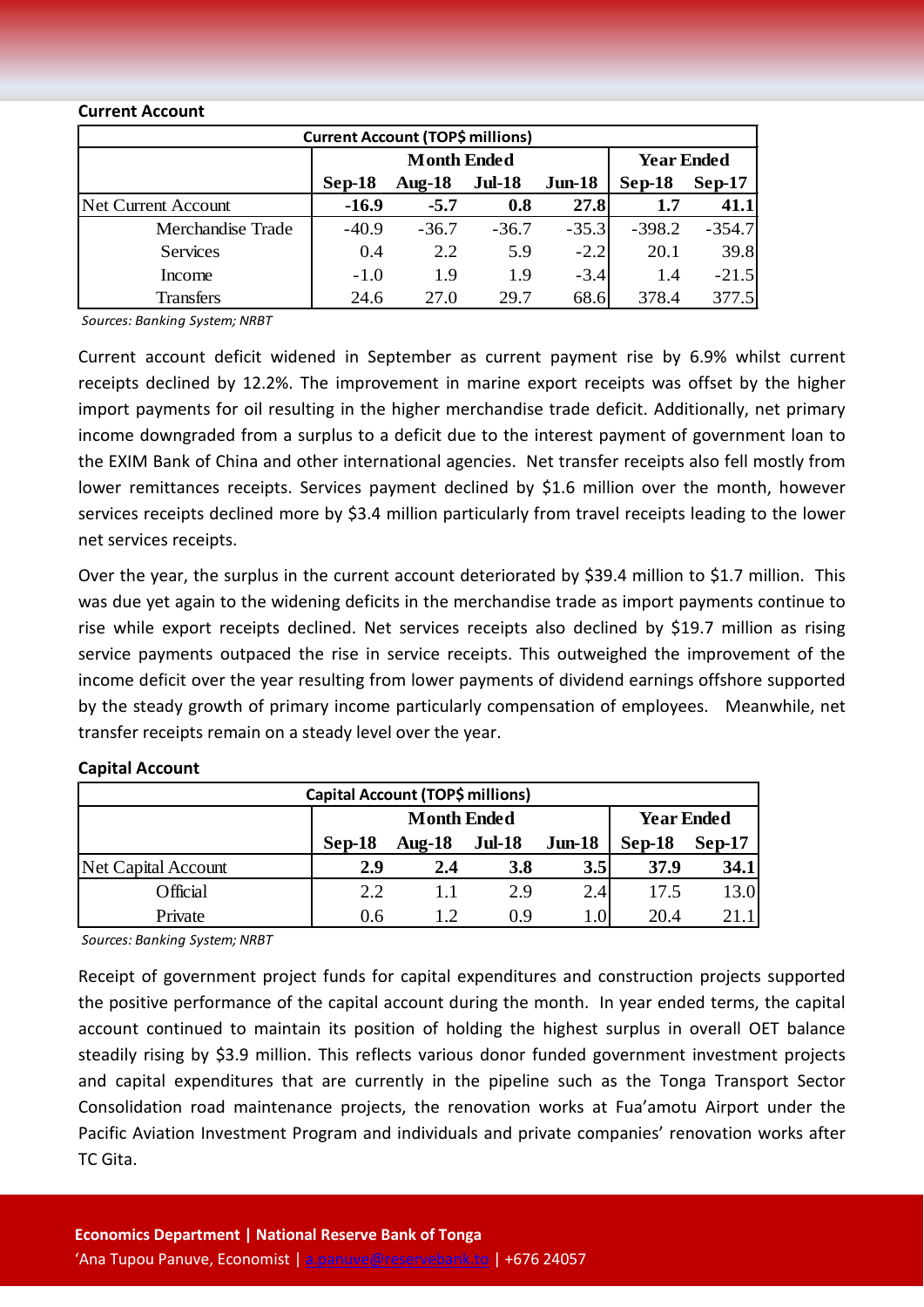### **Financial Account**

| <b>Financial Account (TOP\$ millions)</b> |        |                    |                   |           |          |          |  |
|-------------------------------------------|--------|--------------------|-------------------|-----------|----------|----------|--|
|                                           |        | <b>Month Ended</b> | <b>Year Ended</b> |           |          |          |  |
|                                           | Sep-18 | Aug- $18$          | <b>Jul-18</b>     | $J$ un-18 | $Sep-18$ | $Sep-17$ |  |
| Net Financial Account                     | $-8.8$ | 1.8                | <b>3.1</b>        | $-4.4$    | 9.5      | $-35.9$  |  |
| Direct Investment                         | $-0.3$ | $-0.7$             | $-0.1$            | 0.2       | $-2.0$   | $-10.8$  |  |
| Portfolio Investment                      | $-0.1$ | 0.0                | 0.3               | 0.0       | 0.1      | 0.0      |  |
| <b>Other Investment</b>                   | $-8.5$ | 2.5                | 3.0               | $-4.6$    | 11.4     | $-25.1$  |  |

*Sources: Banking System; NRBT*

Financial account balance rapidly declined in September reflecting the initial principal payment of the government loan to the EXIM Bank of China commencing this month. This further contributed to the overall balance deficit in the month. Contrastingly, the financial account noted a surplus over the year as interbank services continue to support the performance of the financial account.